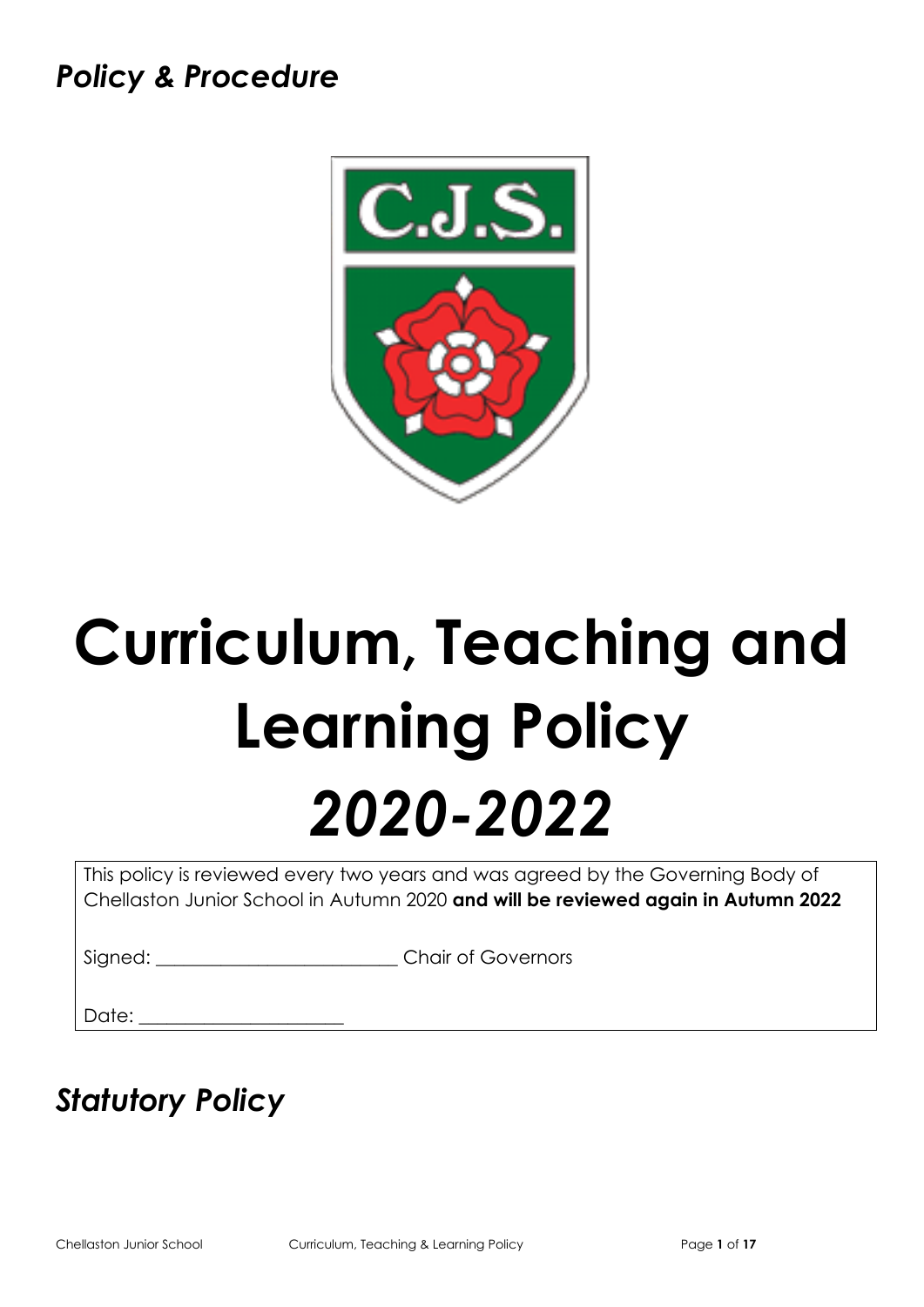*Curriculum Teaching & Learning Policy* 

# **Aims and Vision**



#### **What is Learning?**

At CJS, learning is seen as the acquisition of knowledge, skills, attitudes and understanding. To be effective it must be enjoyable and based on co-operation and respect.

Learning is achieved through a wide range of teaching routines, strategies and activities.

This Policy is strongly supported by all other school policies and schemes of work.

#### *Aims of the Policy*

The aims of this policy are:

- ➢ To demonstrate a commitment to high quality teaching
- ➢ To promote high standards of achievement through effective and enjoyable teaching and learning
- $\triangleright$  To underpin all other policy statements
- $\triangleright$  To ensure that the curriculum at CJS is clear for all and consistently applied across classes and year groups.

To enable these aims to be met we need -

#### *An Effective School Learning Environment, where:*

- ➢ The physical environment of the classrooms and other areas provide a comfortable temperature with adequate ventilation and lighting;
- ➢ Children have access to drinking water and are well nourished;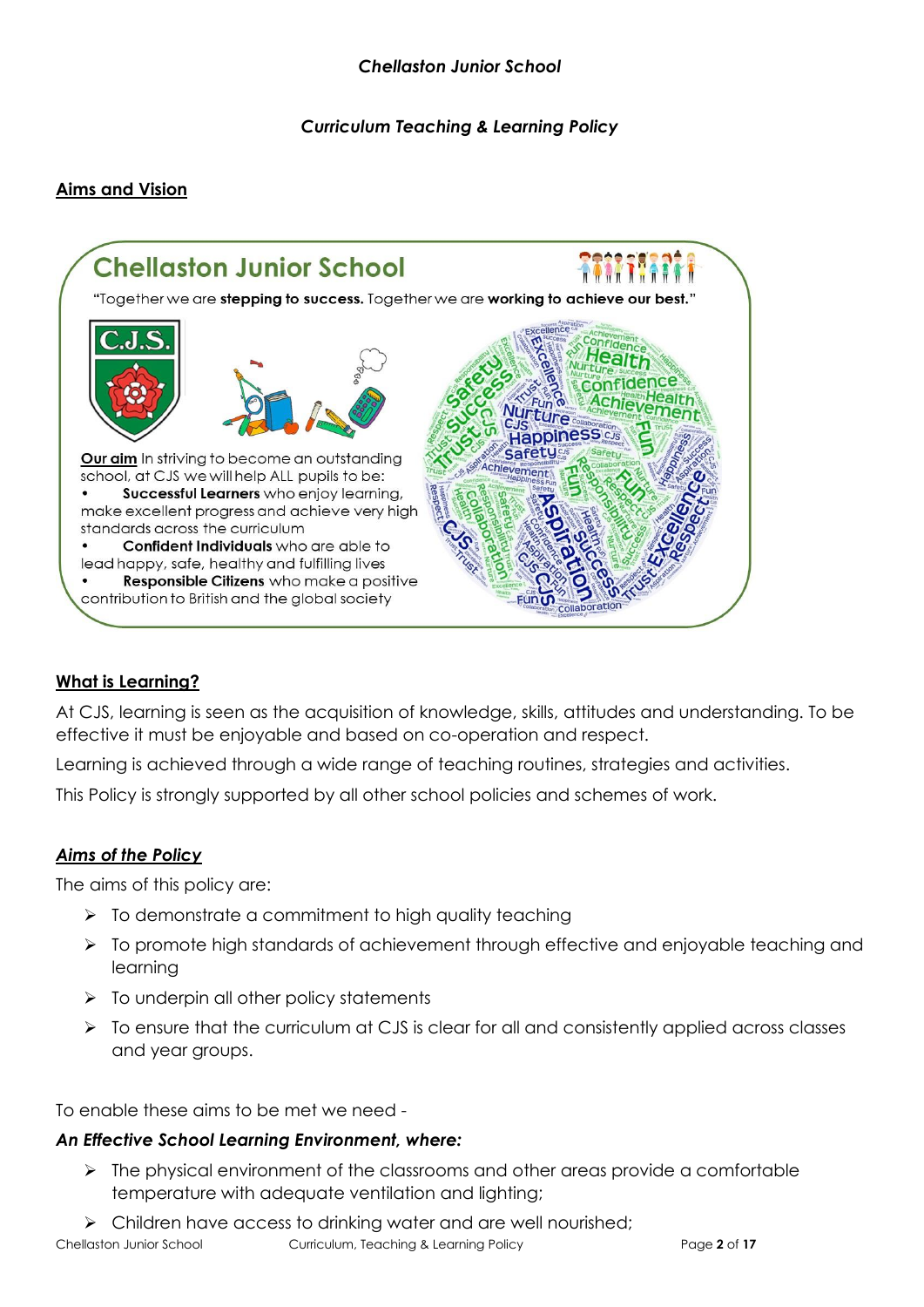- ➢ Classrooms and other areas are clutter-free;
- ➢ Resources are organised in order that pupils can make choices whilst learning;
- ➢ Displays stimulate, enhance, assist and celebrate teaching and learning;
- ➢ Our whole school, including the external environment, is seen as a place for learning and is resourced and treated as such;
- ➢ Our policies and teaching strategies support pupils taking part in decisions relating to school resources (this is done on an individual, class and School Council level);
- ➢ The whole ethos of our school demonstrates our commitment to high standards of achievement and progress;
- ➢ There is a positive, assertive approach to pupils' behaviour;
- ➢ Our pupils understand that adults who work with them should be treated with equal respect.

Furthermore, our provision is designed to promote:

- **Appropriate behaviour** is a priority and is insisted upon at all times. Our pupils are taught to be polite and to display good manners. They are also taught to care for their school, its wider community and the people around them.
- **Self-confidence and self-esteem** are important. Praise is given for politeness and for good or improved behaviour. Good relationships are seen as essential in establishing this ethos which aims to promote high self esteem in all pupils.

# **Our understanding of how pupils learn**

We believe pupils learn in various ways. They can be a combination of visual, auditory or kinaesthetic learning styles. It is therefore important that pupils are offered a range of learning situations which encompass all approaches.

Teachers and pupils are deeply involved in the process of "**self-regulated learning**" and developing higher-order thinking skills through **metacognition** which is "cognition about cognition" i.e. "thinking about thinking", "knowing about knowing" and becoming "aware of one's awareness"

Self-regulated learning emphasizes autonomy and control by the pupil who monitors, directs, and regulates their actions toward goals of acquiring knowledge and skills. In particular, we aim to ensure that our pupils are cognizant of their academic strengths and weaknesses, and they have a repertoire of strategies they appropriately apply to tackle the day-to-day challenges of academic tasks.

Pupils who are self-regulated learners believe that opportunities to take on challenging tasks, practice their learning, develop a deep understanding of subject matter, and exert effort will give rise to academic success (Perry et al., 2006). In the educational psychology literature, researchers have linked these characteristics to success in and beyond school.

# **Our understanding of Effective Teaching**

It is our understanding that effective teaching is exhibited when -

- $\triangleright$  Children are enjoying the learning experience;
- ➢ Learning is at the heart of all high quality teaching;
- ➢ Children and adults develop and focus upon metacognition to encourage independence in learning;
- ➢ The teacher has good subject knowledge;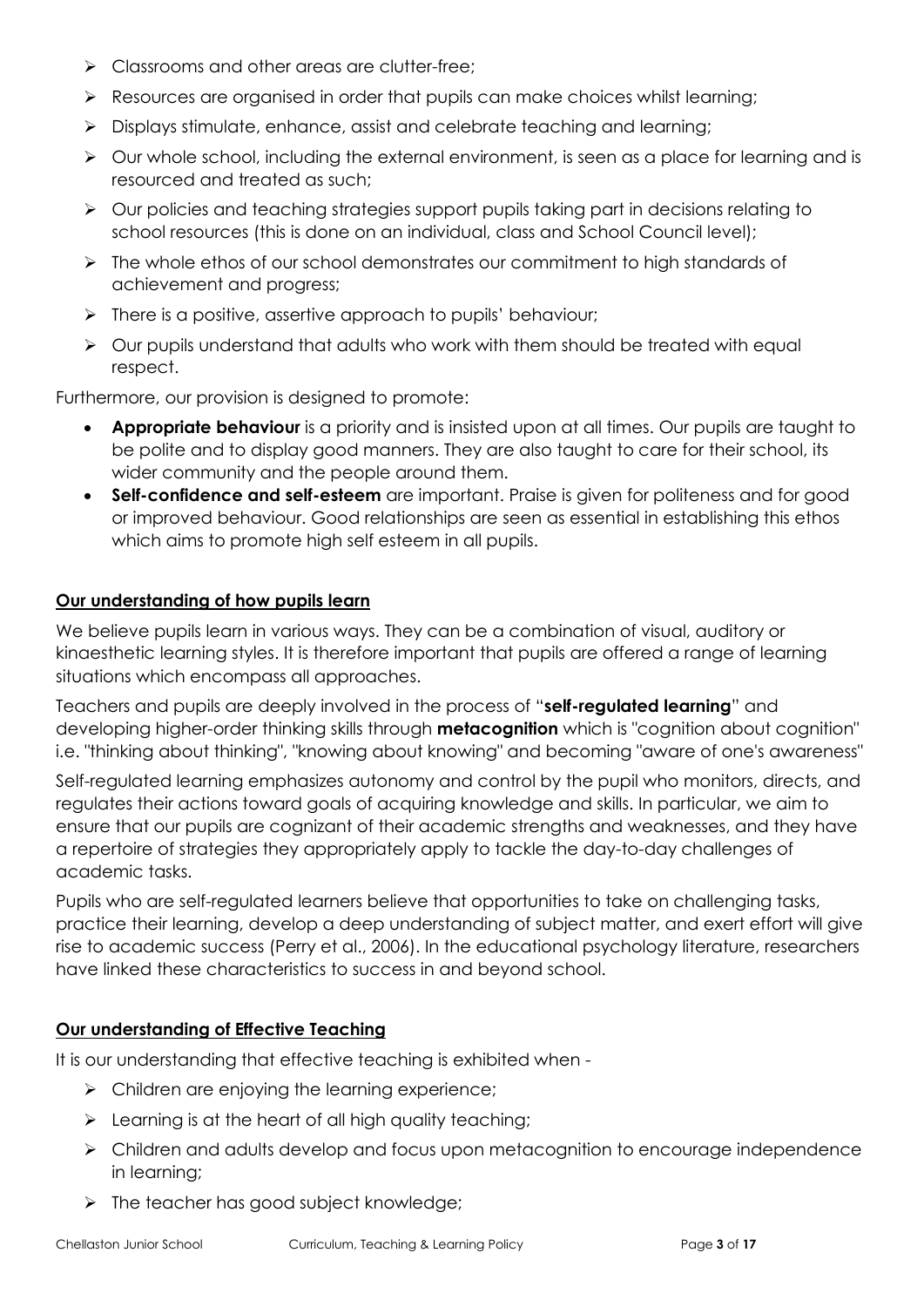- ➢ The teacher plans, explains & delivers clear learning objectives;
- ➢ The teacher uses methods/organisation which enable **all** pupils to learn effectively (including target setting and differentiated activities);
- $\triangleright$  The teacher challenges and inspires pupils;
- ➢ The teacher has a clear understanding of the progression of skills in all subject areas;
- ➢ The teacher uses time and resources (which include support staff) effectively to maximise learning;
- ➢ The pace of learning and excitement of activities promote enquiring minds, focused upon the acquisition of knowledge;
- ➢ Classroom teaching is enriched with activities to develop cultural capital for all pupils
- $\triangleright$  The teacher uses assessments to help pupils learn;
- ➢ The teacher understands how to achieve an effective classroom climate to raise achievement and learning;
- ➢ The teacher uses homework to reinforce school learning;
- $\triangleright$  The teacher promotes equal opportunities regardless of sex, race & ability;
- ➢ The children are able to show independence, creativity and perseverance;
- $\triangleright$  Children have a clear understanding of the next steps in their learning;
- $\triangleright$  Children aspire to do their best at all times.

So, our teaching in all subjects should:

- Stimulate enjoyment and pleasure
- Help children acquire key subject knowledge
- Develop a child's self-confidence and independence
- Provide a feeling of achievement and satisfaction
- Promote spiritual, moral, social and cultural development
- Promote key skills of communication, application of number, ICT, improving own learning and performance, problem-solving
- Increase powers of concentration, perseverance and self-discipline
- Develop sensitivity, creativity and emotional involvement
- Offer opportunities for problem-solving in creative work
- Develop a sense of enquiry, with pupils keen to ask 'why?'

In all subjects, pupils will have the opportunity to work individually, in pairs and in groups. 'Pupil talk' is a central feature of our teaching to ensure that we encourage '**enquiring minds**' and shared '**creativity**'.

Consistent Mathematics books are used across the school for children to record their learning (see Mathematics and Calculations Policy).

Writing books are used to record pupils independent writing, to enable teachers' to assess the extent to which pupils are acquiring increasingly complex written skills and to plan for future learning (see English Writing Policy)

Curriculum Journey books are used to record observations and to develop concepts in wider curriculum subjects, science and in reading.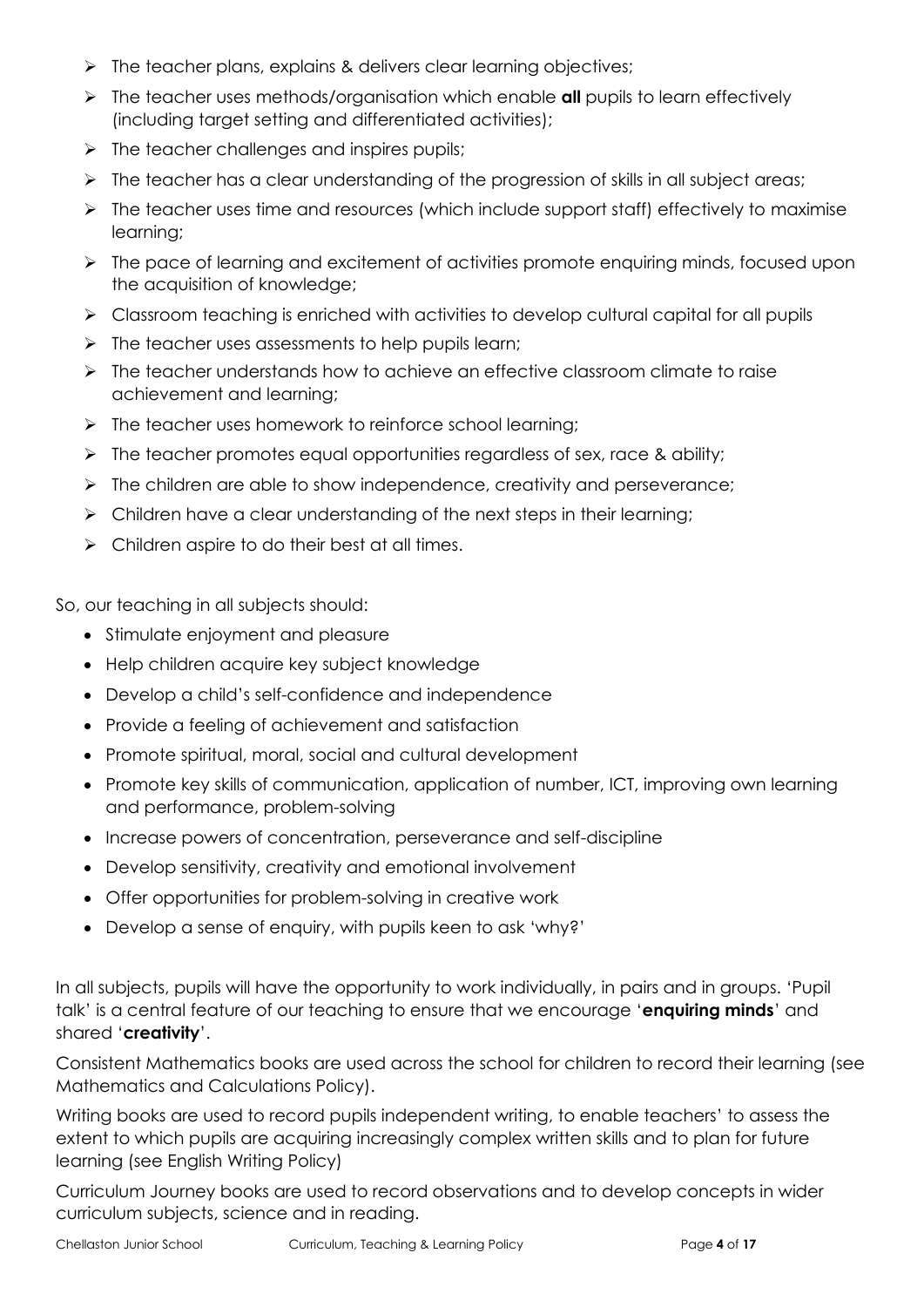# *Teaching time*

There is no statutory number of teaching hours for schools in England. Academies are required to provide enough teaching time to allow for a broad and balanced curriculum, including English, mathematics, science and religious education.

The figures below exclude registration, morning break, the lunch break and the daily collective act of worship.

Total (contact) teaching time per week is 23 hrs 45 minutes per week

This may typically consist of:

- PSHE: **45 minutes**
- English (including reading, writing, and other literacy activities): **7 hours**
- Mathematics (equivalent to one session each day): **5 hours**
- Science (core subject): **2 hours**
- ICT (core subject): **1 hours**
- RE: **1 hour**
- Physical Education (equivalent to 2 sessions per week): **2 hours**

To allow pupils the opportunity to become immersed within a topic and develop greater investigative skills, science may be taught as a block of time within a term rather than spread across as a weekly lesson.

All other subjects are flexible, according to which topics/themes/subjects are being taught in a particular term, but generally average around 1 hour per week.

#### **Curriculum Intent**

At Chellaston Junior School, we ask, "**Why?**". Our curriculum is based on developing enquiring minds.

Through our curriculum, we teach our pupils core knowledge, which then equips them with the ability to showcase their **reasoning** skills. We want our children to ask 'why?' and develop their independence and **resilience** to answer their own questions for themselves.

We encourage and foster pupils' **creative thinking**, allowing them to explore and respond to the world we live in, through the curiosity of asking 'why?'

At Chellaston Junior School, we never put a ceiling on what pupils can achieve; we stretch them so that each pupil can reach their full potential. We adapt our curriculum to suit the needs of all our learners. Our adaptations allow equality of opportunity for every child; no pupil is left behind.

The above statement shows our overall curriculum intent. For each individual subject, the subject leaders have defined the curriculum intent for their subject area to frame the teaching and learning in that subject across the school. **All subject intent statements** link directly to the overall school curriculum intent.

#### *Our objectives are to*

- ➢ Plan, teach, assess, deliver & monitor a curriculum that reflects the expectations of the National Curriculum as an entitlement for all children regardless of age, gender & race.
- ➢ Enable all pupils to work in an atmosphere that is exciting, stimulating and challenging in order for them to develop into independent learners.
- ➢ Provide the children with a wide range of opportunities, resources & teaching styles to promote knowledge, skills and understanding.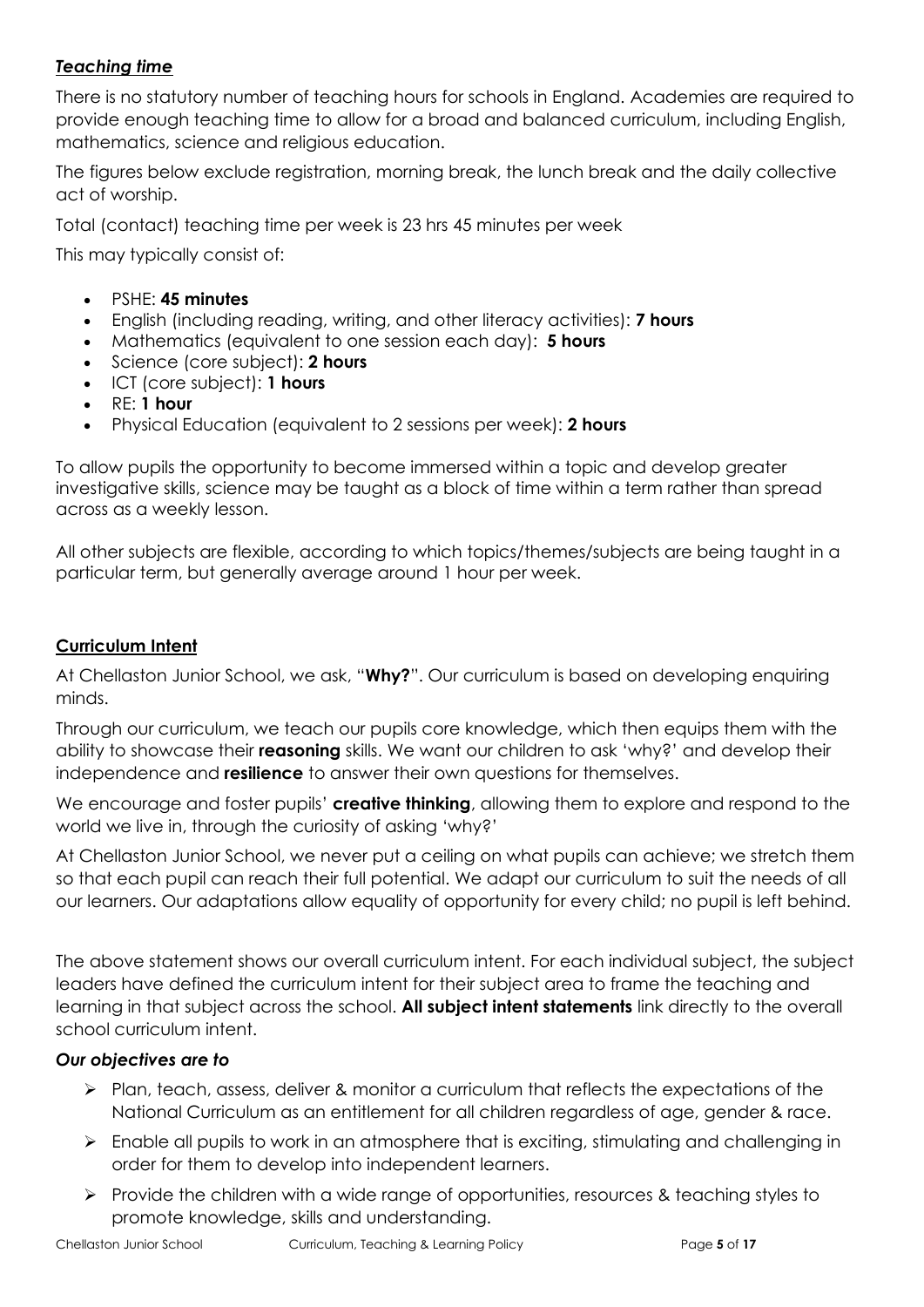- ➢ Actively promote the principle that all pupils should be encouraged to become independent learners. They will be taught to collect and use information from a wide variety of sources and make sensible choices in all aspects of their learning.
- ➢ Make our curriculum broad (including before and after school opportunities), so that children are given a wide view of the world about them.
- ➢ Make it balanced, so that they are offered appropriate amounts of time depending on the importance of the subjects they are studying.
- ➢ Make it coherent, so that the children can make connections between subjects, where they overlap and interconnect.
- ➢ Make it differentiated, so that children of different abilities are taught areas of the curriculum at their level, and are not prevented from making progress.
- ➢ Give continuity and progression, so that children move smoothly from one stage to the next, at their pace and level of understanding.
- ➢ Deliver a curriculum relevant to current life, so that a meaningful context for learning is experienced.
- ➢ Enrich our curriculum with a range of visits and visitors to complement the termly themes, in order to build cultural capital for all children at CJS and especially for the most disadvantaged pupils.



# *Our curriculum includes*

- ➢ *Core Subjects* **-** English, Mathematics, Science and Computing
- ➢ We also teach History, Geography, Design & Technology, Music, Art, Physical Education and Religious Education, PSHE *(including Relationships & Health Education)* and Citizenship within our curriculum.
- ➢ Explicit support for the mental well-being of all pupils

All core curriculum areas have separate policy statements and related schemes of work. Policies are presented to the Governors for approval, and both policies and schemes of work are reviewed regularly by school staff to make necessary amendments.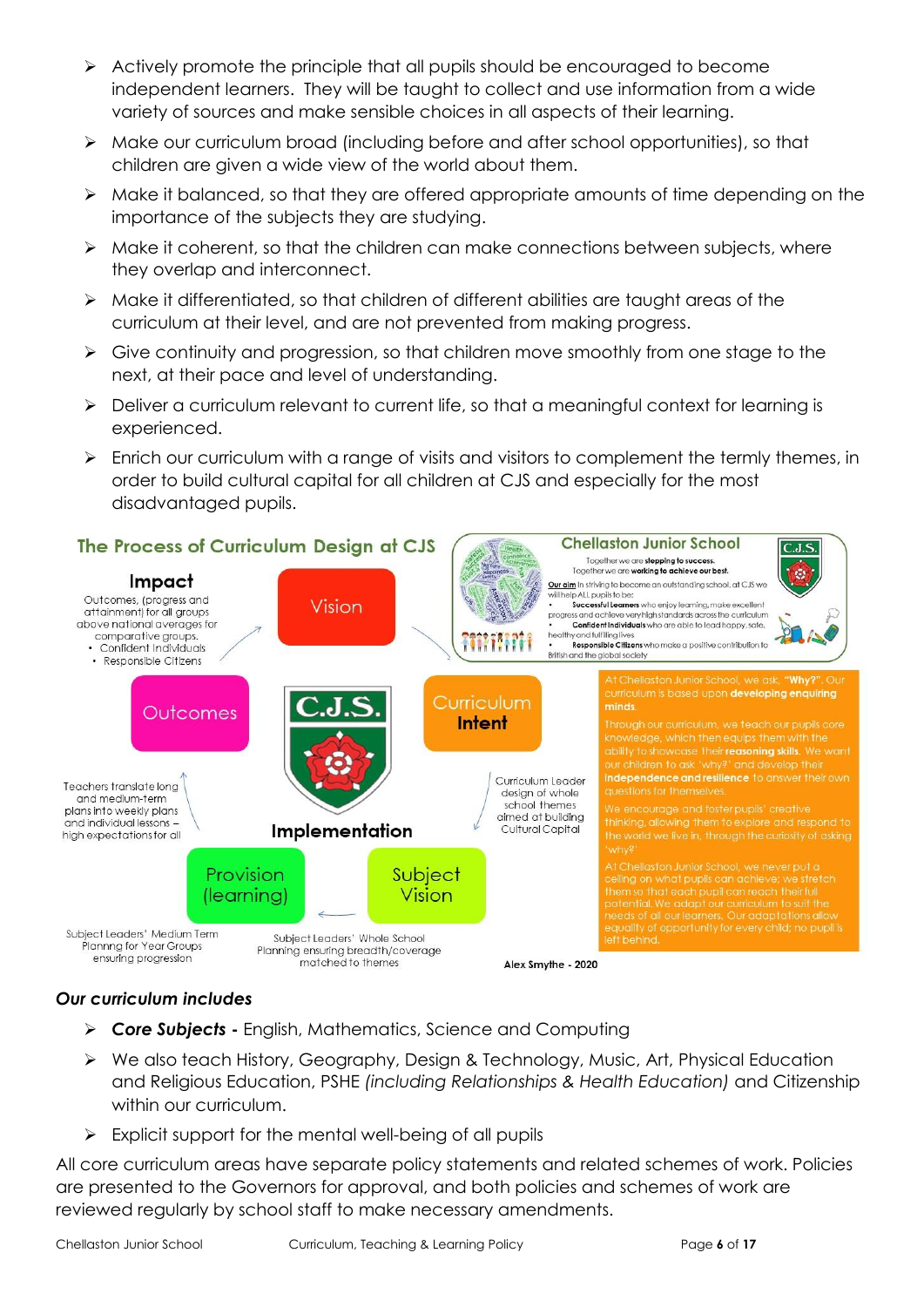# *Curriculum Implementation*

Planning for learning and teaching is written in three stages in every area of the curriculum.

There is a standard planning format throughout the school:

1. *Long Term Planning* (curriculum leader/subject leader) - skeleton schemes of work developed around termly 'Themes';

*Termly themes are split into three areas*:



Each year group has a theme for each term under the above overall foci

- 2. *Medium Term Planning* (subject leader) Subject leaders use the New National Curriculum Programmes of Study (objectives) to ensure coverage in their subject. They then ensure that the termly planning covers the range of objectives appropriately across the school to ensure progression and continuity from one year group to the next;
- 3. *Short Term Planning* (teachers) weekly planning which is made up of: English and Maths Planners and non-core subjects planning. The depth of this planning is dependent upon the teacher's needs. If there are problems with the quality of teaching and learning in a class, we will always look to scrutinise the planning to find out how we can improve the implementation of the provision.

# *Mental Health and Well-being*

At CJS, we treat the mental health and well-being of both staff and pupils as our main priority. We aim to:

- Promote positive mental health in all staff and pupils
- Increase understanding and awareness of common mental health issues
- Alert staff to early warning signs of mental ill health
- Provide support to staff working with young people with mental health issues
- Provide support to pupils suffering mental ill health and their peers and parents or carers

The skills, knowledge and understanding needed by our pupils to keep themselves and others physically and mentally healthy and safe are included as part of our developmental PSHE curriculum.

The specific content of lessons will be determined by the specific needs of the cohort we're teaching but there will always be an emphasis on enabling pupils to develop the skills, knowledge, understanding, language and confidence to seek help, as needed, for themselves or others.

We will follow the Cambridgeshire PSHE Service to ensure that we teach mental health and emotional wellbeing issues in a safe and sensitive manner which helps rather than harms.

Pupils are taught about mental health and well being through whole school assemblies and classroom discussions regularly throughout the school year.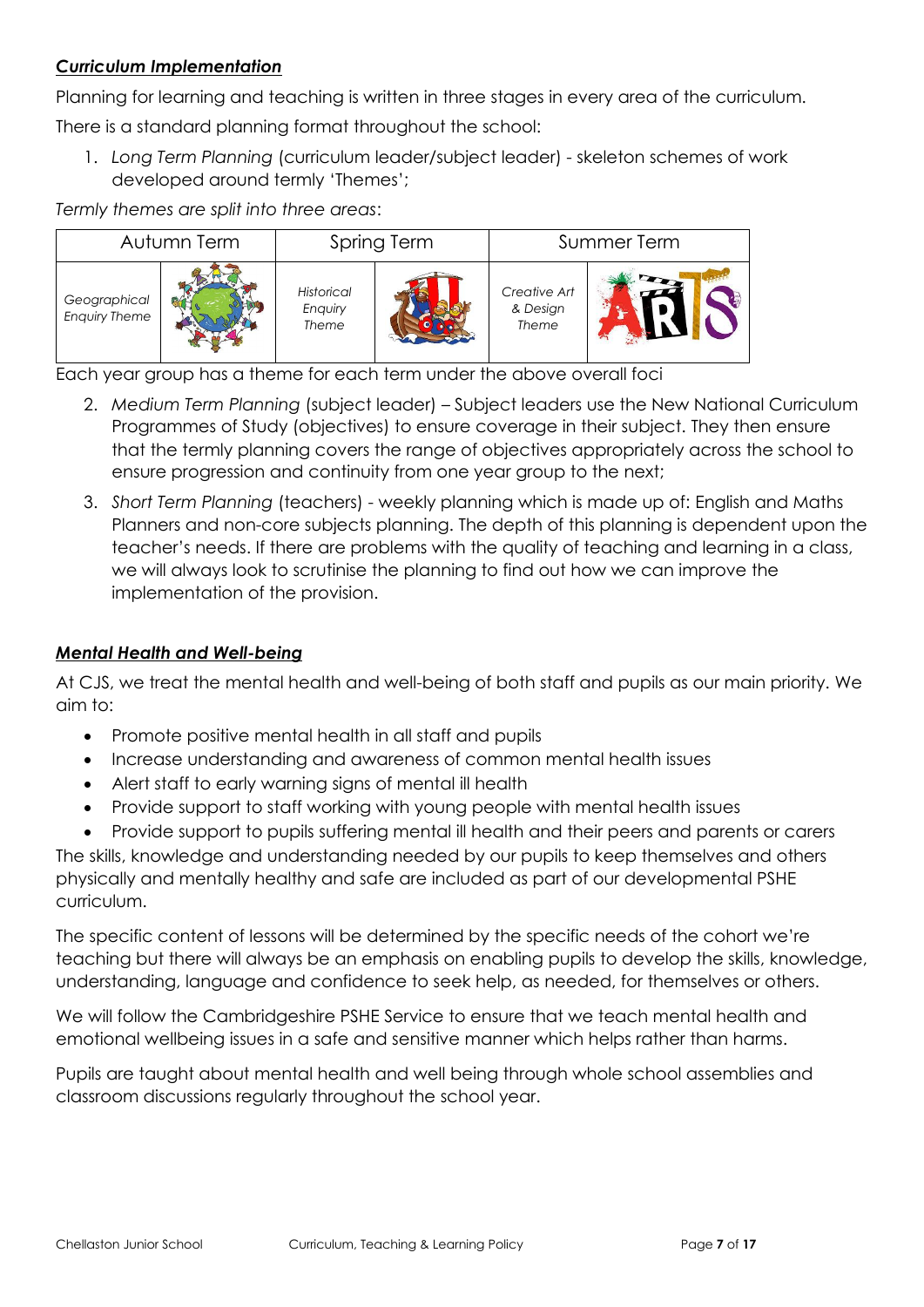*English* - this includes reading, writing, handwriting, the study of our language and literature, spelling, punctuation, grammar and speaking and listening. The overarching aim for English at CJS is to promote high standards of language and English by equipping pupils with a strong command of the spoken and written word, and to develop their love of literature through widespread reading for enjoyment. Pupils are taught to:

- read easily, fluently and with good understanding
- develop the habit of reading widely and often, for both pleasure and information
- acquire a wide vocabulary, an understanding of grammar and knowledge of linguistic conventions for reading, writing and spoken language
- **•** appreciate our rich and varied literary heritage
- write clearly, accurately and coherently, adapting their language and style in and for a range of contexts, purposes and audiences
- use discussion in order to learn; they should be able to elaborate and explain clearly their understanding and ideas
- are competent in the arts of speaking and listening, making formal presentations, demonstrating to others and participating in debate.

All children have a weekly (fortnightly or three-weekly) opportunity for **extended writing**. There is a build up to this final piece as described in the English Writing Policy.

**Speaking listening and performing** opportunities are provided for all pupils throughout the curriculum, in school performances and in assemblies. The School Council and Ambassadors schemes also help pupils to develop their speaking and listening skills.

All classes are taught the explicit skills of **reading comprehension** at least 3 times per week. There are also opportunities for small groups of readers to share a book and for adults to work with individual pupils.

At CJS, we have made the decision to take alternative approaches to 'Daily Phonics' lessons for children who did not pass the phonics screen in KS1. It has been suggested to us by the Educational Psychologist that there is nothing to be gained by continuing to approach the teaching of **phonics** in the same way which has not worked for a small group or pupils for a number of years. For these pupils, individual support is provided through programmes such as Lexia and small group support with a Teaching Assistant.

*Mathematics* – including number, measurement, shape and space, handling data, algebra, and using and applying mathematics. Our school covers all aspects of Mathematics in the New National Curriculum through a range of strategies including the objectives in the school's medium term Mathematics planning. We aim to ensure that all pupils:

- become **fluent** in the fundamentals of mathematics, including through varied and frequent practice with increasingly complex problems over time, so that pupils develop conceptual understanding and the ability to recall and apply knowledge rapidly and accurately.
- **reason mathematically** (asking and answering 'why?') by following a line of enquiry, conjecturing relationships and generalisations, and developing an argument, justification or proof using mathematical language
- can **solve problems** by applying their mathematics to a variety of routine and non-routine problems with increasing sophistication, including breaking down problems into a series of simpler steps and persevering in seeking solutions.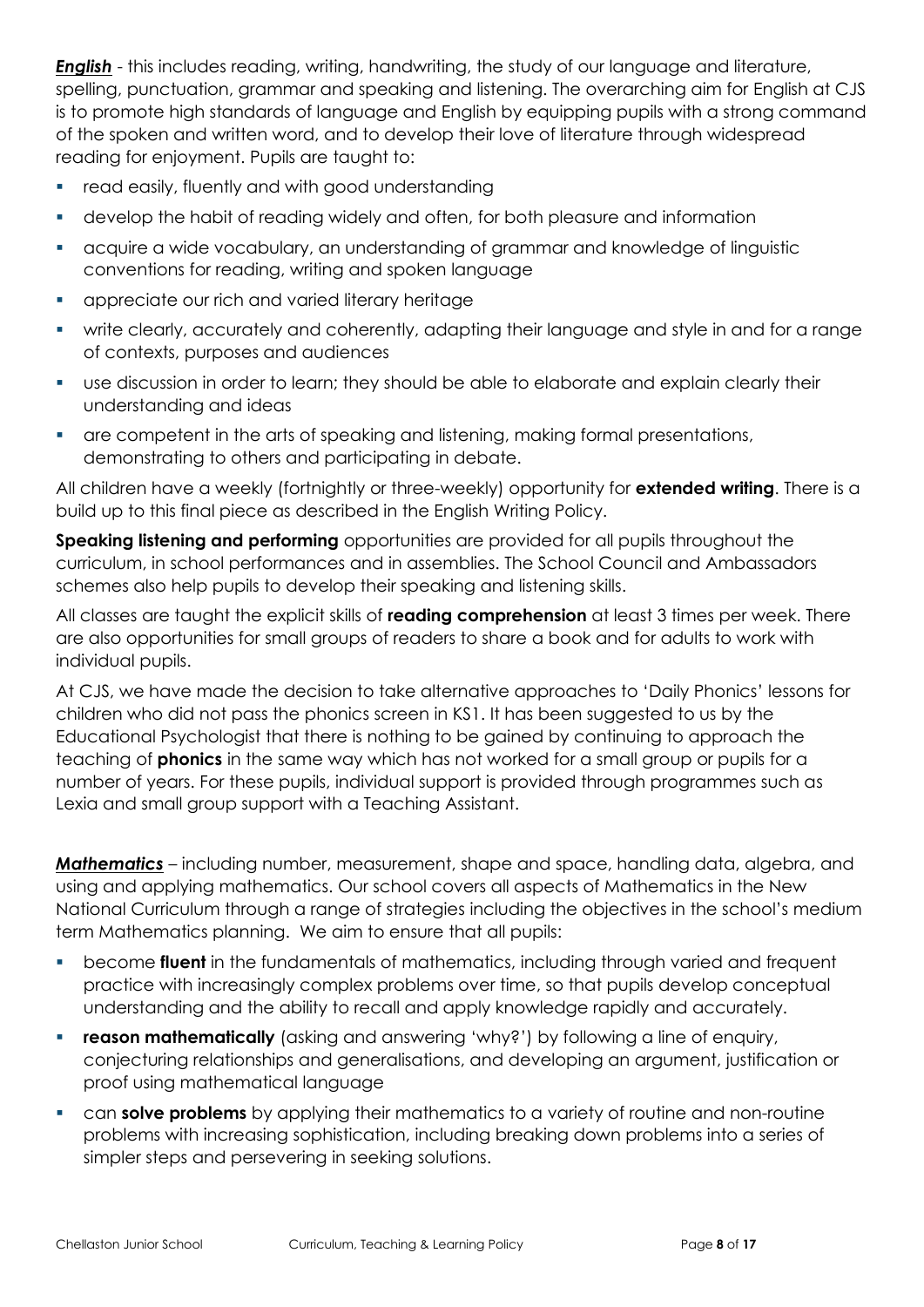*Science* – includes:

- developing **scientific knowledge and conceptual understanding** through the specific disciplines of biology, chemistry and physics
- developing understanding of the **nature, processes and methods of science** through different types of science enquiries that help pupils to answer scientific questions about the world around them
- equipping pupils with the scientific knowledge required to understand the **uses and implications of science**, today and for the future
- life and living processes (humans, animals, nature, evolution), materials and their properties (exploring materials like wood, plastic, metal, studying the earth, chemical changes), physical processes (forces, energy, light and sound, electricity and magnetism, the Earth in space), and scientific investigation. Science is usually taught as a separate subject. There is a balance of practical and theory work throughout the school. Pupils are taught to ask questions and investigate & test hypotheses.
- key players in scientific discovery and the roles of real-life, current scientists
- **Evolution**

#### *Computing* **-** includes

- computer work in logical reasoning, designing and writing programs, algorithms, word processing, data collection and handling, programming and controlling machines, using the internet and studying the uses of computers in our world.
- Computing has two distinct aspects:
	- o the skills needed to understand and operate computers and other technology;
	- o the practice of using computers and other technology to support children's learning across all the subjects of the curriculum.
- So, when children have learned one of the computer skills, they may practice it in an English or History lesson. In this way, Computing is integrated into all aspects of the curriculum. Computing is also the use of other technologies which can be used to communicate in a variety of ways (i.e. sound recording, video etc)

*Religious Education* **-** this is broadly Christian in content, but includes other religions (mainly Islam and Hinduism) represented in our society together with customs and rituals and religious people. Our school bases its Scheme of work on the Derby Agreed Syllabus.

The whole school studies aspects of the Christian religion every year.

*Collective Worship* – Our school has daily Acts of collective worship during assembly time. If parents wish to withdraw their child from Collective worship and/or Religious Education lessons, we need a request in writing. Children who are withdrawn will be given alternative work to do, in an area close to the classroom, where they can be supervised.

Daily acts of collective worship take the form of whole school, phase, or classroom assemblies.

Our collective worship is built around our weekly assembly themes.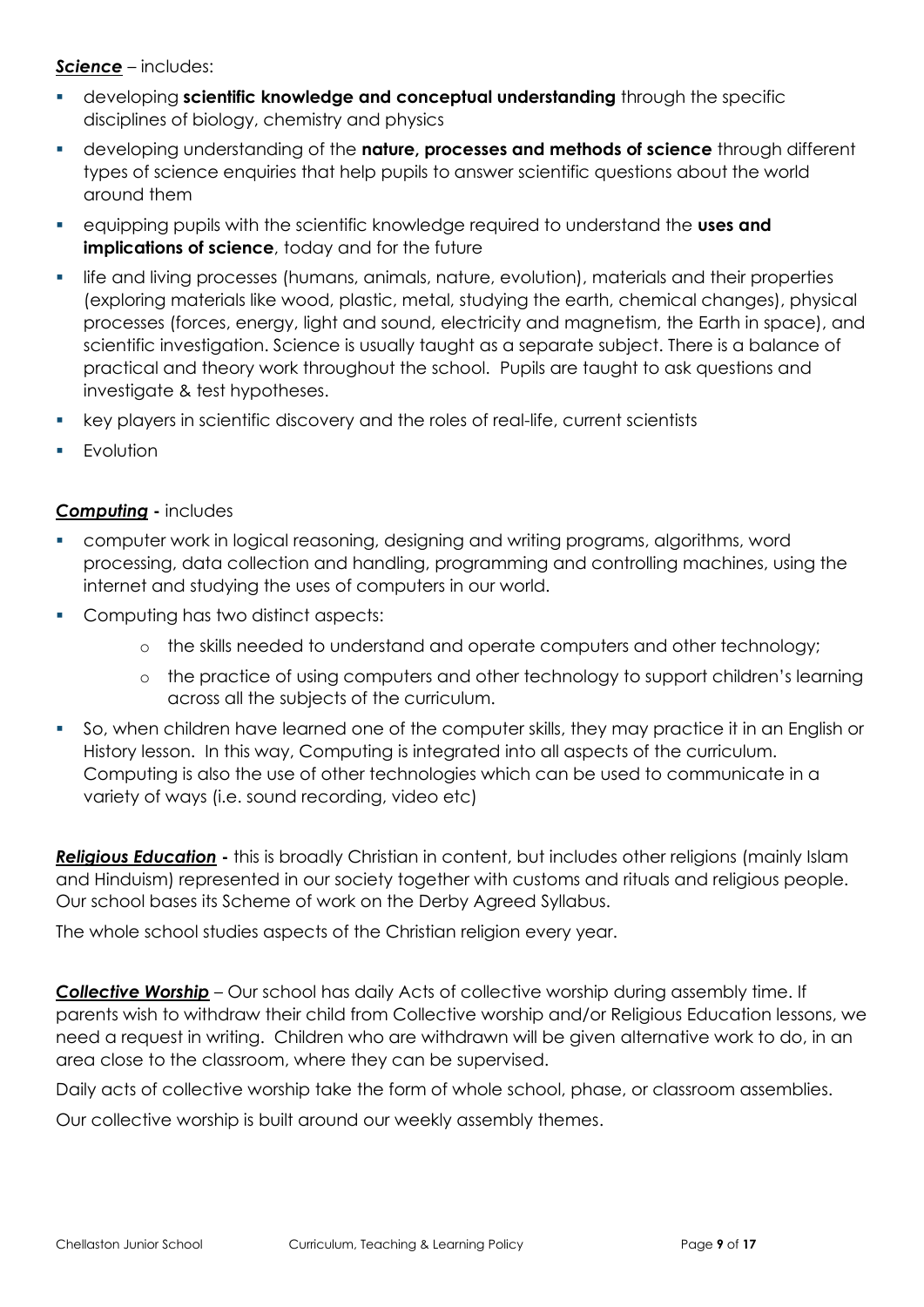*Assemblies –* Assemblies are arranged as follows: Monday – Whole School Tuesday – Year Group Assembly/Class Reflection Wednesday – Singing Assembly (whole school) Thursday – Year Group Assembly/Class Reflection Friday – Celebration Assembly

The Head teacher, Deputy Head and other senior leaders take whole school assemblies on a rota basis. All other teachers take year group assemblies on a rota basis. All teaching staff (teachers & teaching support staff) come into our Friday Celebration assembly. Parents of children winning awards are invited into this assembly every week.

**Relationships & Health Education** – (please see the 'Relationships & Health Education Policy for more detail) The focus of our Relationships education is on teaching the fundamental building blocks and characteristics of positive relationships, with particular reference to friendships, family relationships, and relationships with other children and with adults.

This starts with pupils being taught about:

- what a relationship is
- what friendship is,
- what family means and who the people are who can support them.

Pupils are taught how to treat each other with kindness, consideration and respect, the importance of honesty and truthfulness, permission seeking and giving, and the concept of personal privacy.

Children learn about **personal space and boundaries**, showing respect and understanding the differences between appropriate and inappropriate or unsafe physical and other, contact – these are the forerunners of teaching about 'consent', which takes place at secondary school.

Teachers at CJS talk explicitly about the features of **healthy friendships**, family relationships and other relationships which the children are likely to encounter, enabling the pupils to form a strong early understanding of the features of relationships that are likely to lead to happiness and security. This also helps them to recognise any less positive relationships when they encounter them.

We teach children about **families** sensitively through our knowledge of pupils and their circumstances (i.e we recognise that families of many forms provide a nurturing environment for children). We also take great care to ensure that there is no stigmatisation of children based on their home circumstances and needs because, for example, some children may have a different structure of support around them; e.g. looked after children or young carers.

The principles of positive relationships also apply **online** especially as most of our pupils are already using the internet at home. Teachers address online safety and appropriate behaviour in a way that is relevant to pupils' lives. This includes learning about how information and data is shared and used in all contexts; for example, sharing pictures, understanding that many websites are businesses and how sites may use information provided by users in ways they might not expect.

Pupils are taught the knowledge they need to recognise and to report abuse, including emotional, physical and sexual abuse. We do this by focusing on boundaries and privacy, ensuring that children understand that they have rights over their own bodies. Pupils are taught how to report concerns and seek advice when they suspect or know that something is wrong.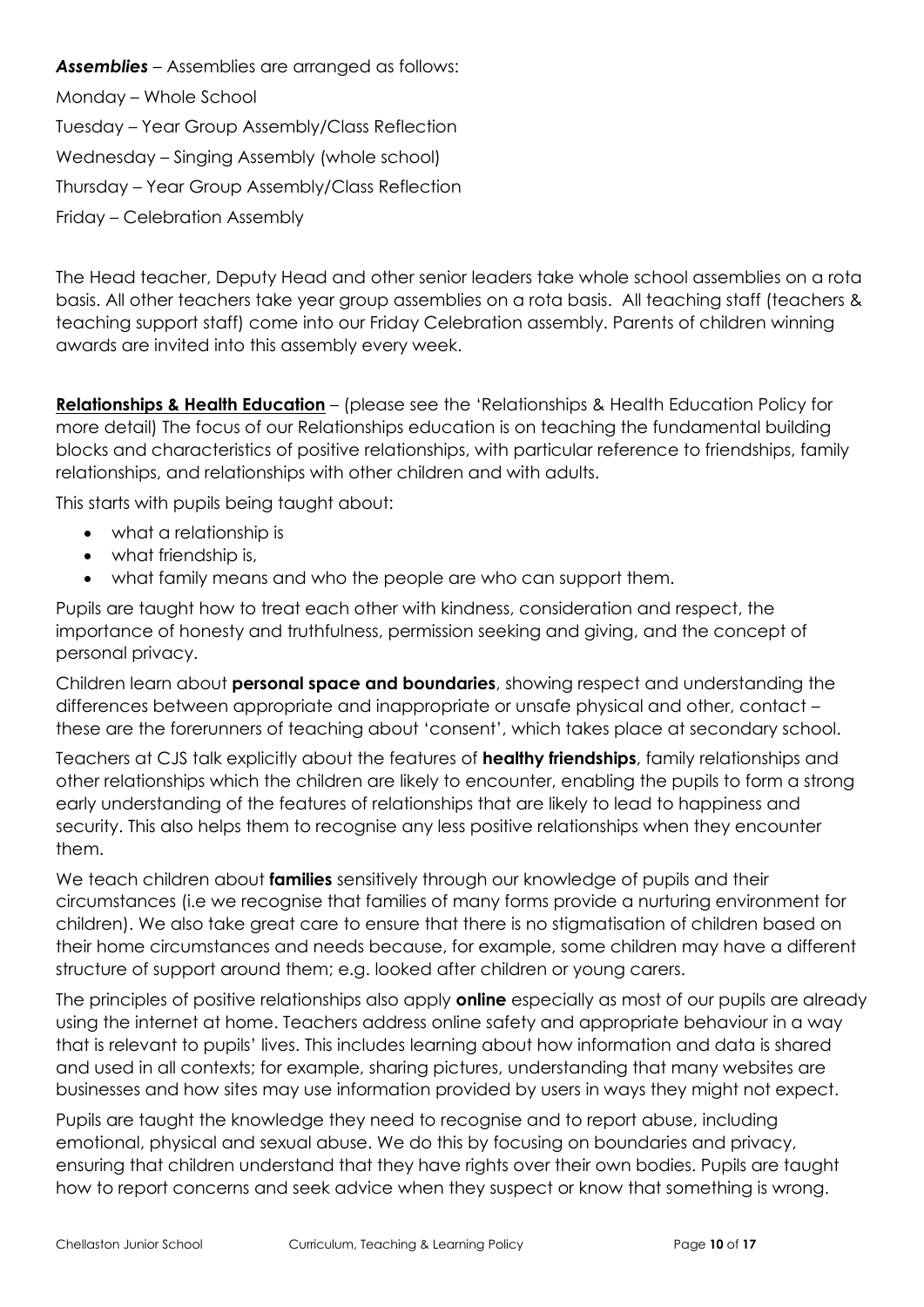A growing ability to form strong and positive relationships with others **depends on the deliberate cultivation of character traits and positive personal attributes**, (sometimes referred to as 'virtues') **in the individual**

**Sex Education** is no longer a 'subject' in Primary Schools but falls under the remit of Relationships and Health Education. At CJS, we recognise that our eldest pupils will be experiencing physical and emotional changes which will cause them to question the world around them and their own sense of self. As such, we offer what used to be referred to as 'Sex Education' in Year 5s and 6 as part of a programme of Health Education and also as part of the Science curriculum. The national curriculum for science also includes subject content in related areas, such as the main external body parts, the human body as it grows from birth to old age (including puberty) and reproduction in some plants and animals.

# **Parents' right to withdraw**

Parents **do not** have the right to withdraw their children from relationships education or the programme of study as part of the requirements of the science curriculum. The school will continue to teach the science curriculum as set out in the National Curriculum (see appendix 4 for objectives taught and terminology used). The changing of the adolescent body topics will be taught in single sex groups and, where possible, by a member of staff of the same sex.

# *Personal, Social and Health Education (PSHE)*

The school's policy is to deliver PSHE both through the main curriculum subjects and through a separate scheme of work. See the PSHE Policy for details of how we the Cambridgeshire Scheme of Work for PSHE

All education for health begins in the home. The school sees its task to support and promote the patterns and practices that promote healthy living. Work related to health is undertaken in a variety of subjects e.g. Healthy Eating in Science, and relationships in Drama. Safety education is implicit in most subjects, but particularly emphasised in P.E, Technology and Science.

Teachers teach discrete PSHE lessons at the same time, across the school at the start of the week.

The School Council and Ambassdors have the opportunity to develop their PSHE skills and we also employ the services of a Learning Mentor to help meet the needs of small groups of pupils or individuals and their families.

*Music* **-** includes listening, appreciating and appraising, composing and performing. Pupils are taught to sing and play musically with increasing confidence and control. They develop an understanding of musical composition, organising and manipulating ideas within musical structures and reproducing sounds as part of an aural memory.

Singing lessons for all children take place weekly and all children have the opportunity to express themselves vocally at school performances and carol services.

In addition to the regular music teaching and experiences offered in class, some children can learn to play a musical instrument. They are taught by a variety of peripatetic teachers sourced by the Music Subject Leader and often through 'Hot House', the company which provides our Y4 whole class ensemble lessons.

A charge is often made for individual music lessons and will be in line with our Charging and Remissions Policy;. For further details please contact our school office.

**Physical Education** – When children first start at CJS, they consolidate learning from KS1 to develop core movement, become increasingly competent and confident and access a broad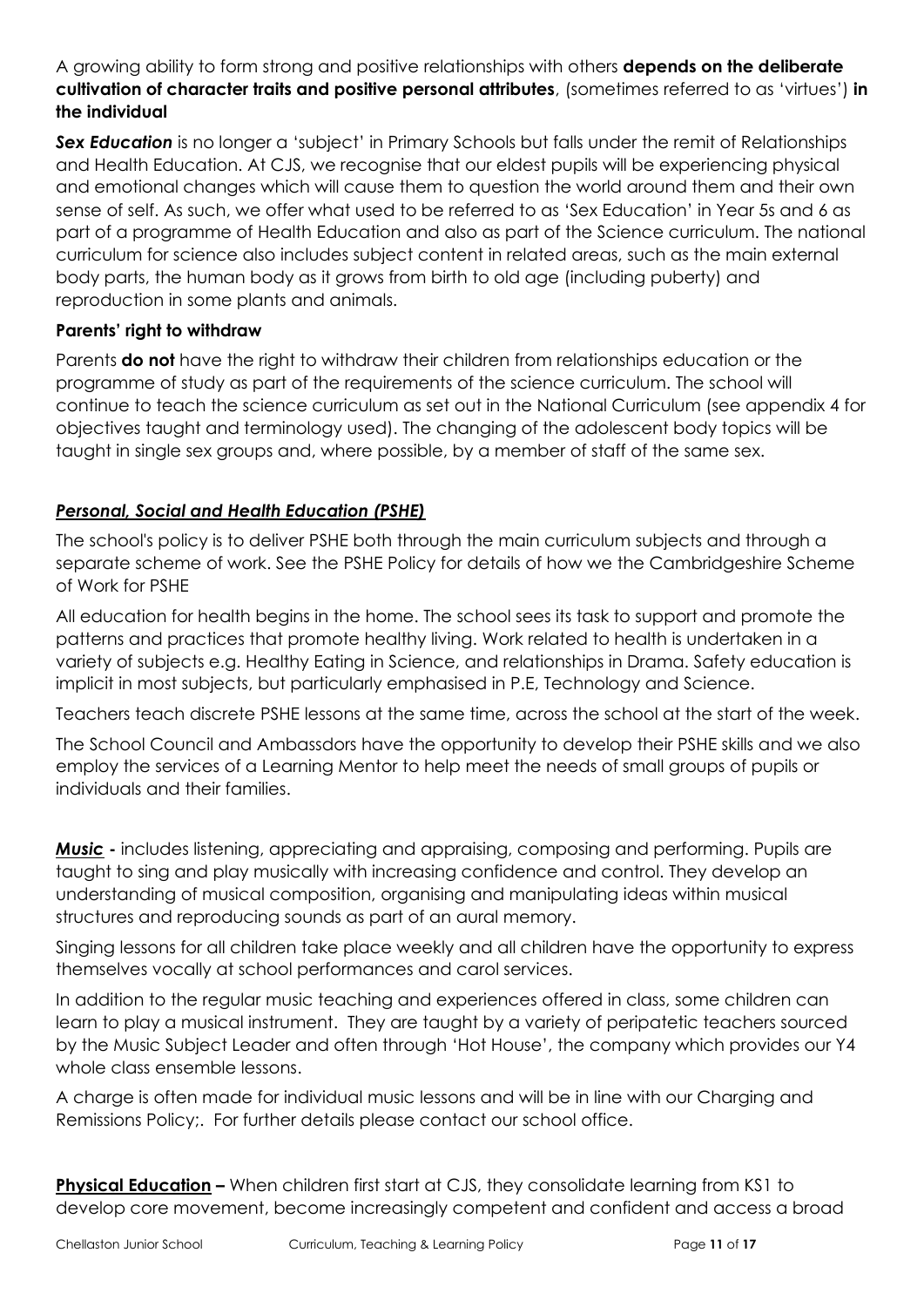range of opportunities to extend their agility, balance and co-ordination, individually and with others in gymnastics, games (individually and in teams) dance and athletics. We develop their ability to engage in competitive (both against self and against others) and co-operative physical activities, in a range of increasingly challenging situations. As pupils move through the school, they implement and develop a broader range of skills, learning how to use them in different ways and to link them to make actions and sequences of movement (including swimming for Y5, and outdoor and adventurous activities).

Pupils are taught to communicate, collaborate and compete with each other. We are determined to help them to develop an understanding of how to succeed in different activities and sports and learn how to evaluate and recognise their own success.

PE is usually taught as a separate subject although opportunities for cross curricular links are incorporated when possible/necessary e.g. PE and Science, Music and History.

**Swimming** - we offer a series of lessons to all children in Y5, to help them achieve the requirement of swimming 25 metres with a recognised stroke). As we have no swimming pool on site, we use the pool at Repton School.

#### *Sporting Activities*

Pupils are taught a range of appropriate skills in their PE lessons, which will equip them to explore a variety of sports. Children are often keen to extend a particular interest or skill, and we pride ourselves on the extensive range of further sporting opportunities for pupils.

Throughout the year, there are many and varied opportunities for children to represent the school in Inter-School competition. We aim to enter every event possible and to invite as broad a range of pupils as possible to take part.

**Design Technology** - includes designing; planning and making, testing (evaluating) and modifying, use of tools, safety, and studying the uses of technology in our world. Pupils develop their skills and learn the safe use of tools and equipment by undertaking a range of practical tasks, such as making products and cooking. Pupils are taught about the major components of a balanced diet and how ingredients can be combined to prepare healthy meals.

**Geography -** includes studies of places, physical geography, human geography, and environmental geography. Pupils develop their knowledge about the world, the United Kingdom and Derbyshire. As they work their way through the school, the children extend their knowledge and understanding beyond Chellaston and the United Kingdom to include Europe; North and South America; Africa; and Antarctica and the Arctic. This includes the location and characteristics of a range of the world's most significant human and physical features.

**History** - includes studies of different periods in our history (including that of Derbyshire), to gain knowledge and understanding, the history of other cultures, to assist in interpreting history, and the study of old things, to understand the use of historical sources. Pupils begin to develop an awareness of the past and the ways in which it is similar to and different from the present. They are taught to understand the key features of a range of different events and historical periods. Pupils learn key dates, events and significant individuals. We begin to help pupils to understand that history takes many forms, including cultural, economic, military, political, religious and social history. British history is taught chronologically across the school within the spring term. The ancient civilisations of Greece, Mayans, Egyptians and the Shang Dynasty are taught as discrete theme days (on a rolling 4-year programme) where the whole school is immersed in the time period.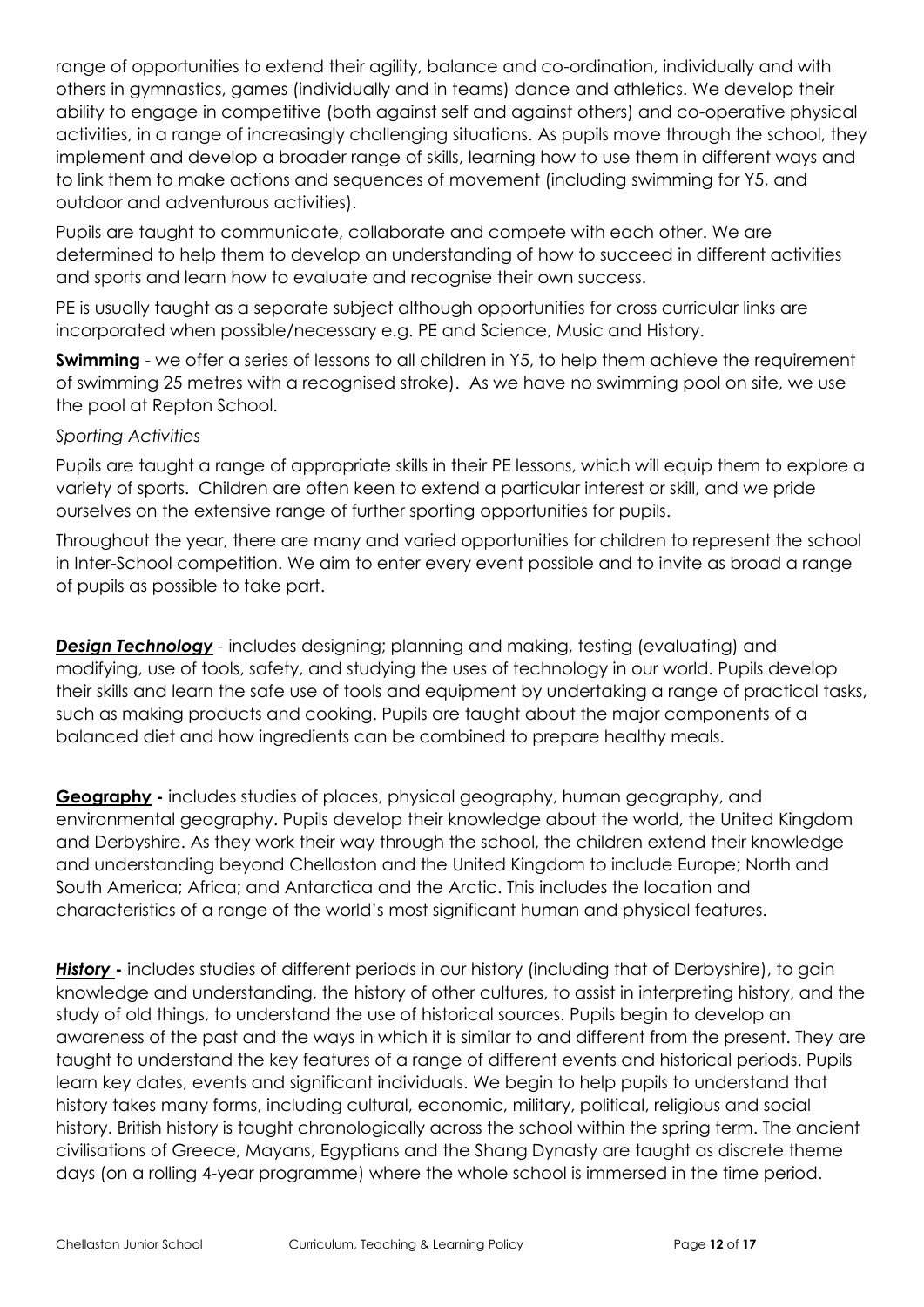*Art and Design* **-** includes the study of many different art and craft techniques, working in different media, famous artists and their work. Pupils are taught to develop their techniques, including their control and their use of materials, with experimentation and an increasing awareness of different kinds of art, craft and design.

*Languages* – includes an appropriate balance of spoken and written language and lays the foundations for further foreign language teaching at Key Stage 3. We enable pupils to understand and communicate ideas, facts and feelings in speech and writing, focused on familiar and routine matters, using their knowledge of phonology, grammatical structures and vocabulary.

Spiritual, Moral, Social and Cultural education, and Education for Citizenship - during the year a wide range of themes are covered each week with a spiritual, moral, social, cultural or citizenship focus. Children are also given many experiences in school, which extend their understanding and development in these areas. Many of these experiences are developed through our Assembly Themes.

All teachers have to take account of assessing children's progress in a systematic way; and planning appropriate work for any children in their classes who have Special Education Needs.

# *Environmental Education*

Pupils are taught to have respect for the environment through various opportunities linked to our **Forest Schools** work.

# *Enrichment*

As already explained (in the section about long term planning), we plan visits relating to the curriculum areas for classes. They are used to stimulate interest and to consolidate and extend learning. Each class is likely to make at least three visits each academic year, lasting either a halfday or full day.

We also invite people/specialists into school to work with children on specific topics and deliver immersive theme days lead by school teaching teams.

It is the aim of the school over the coming years that children will be offered the opportunity to join a residential visit usually lasting up to five days in all year groups. This will take some time to achieve because the school has only previously conducted residential visits in year 6.

#### *Teaching Groups*

We will sometimes group our children by ability across a whole year group for maths but research and our own findings have shown that this is not effective for English lessons so we do not stream for English.

There will be a mixture of individual work, small group teaching, and whole class teaching teachers will choose the most appropriate way of delivering each aspect of the curriculum. The children will be expected to work in many different ways - writing, speaking, doing practical activities, finding out information, discussing, and reading.

Explanation, observation, assessment, constructive criticism and above all, support and encouragement, are the means used to help the children to achieve.

All children are taught to develop their understanding of learning by using 'Talk Partners' at regular intervals in all lessons.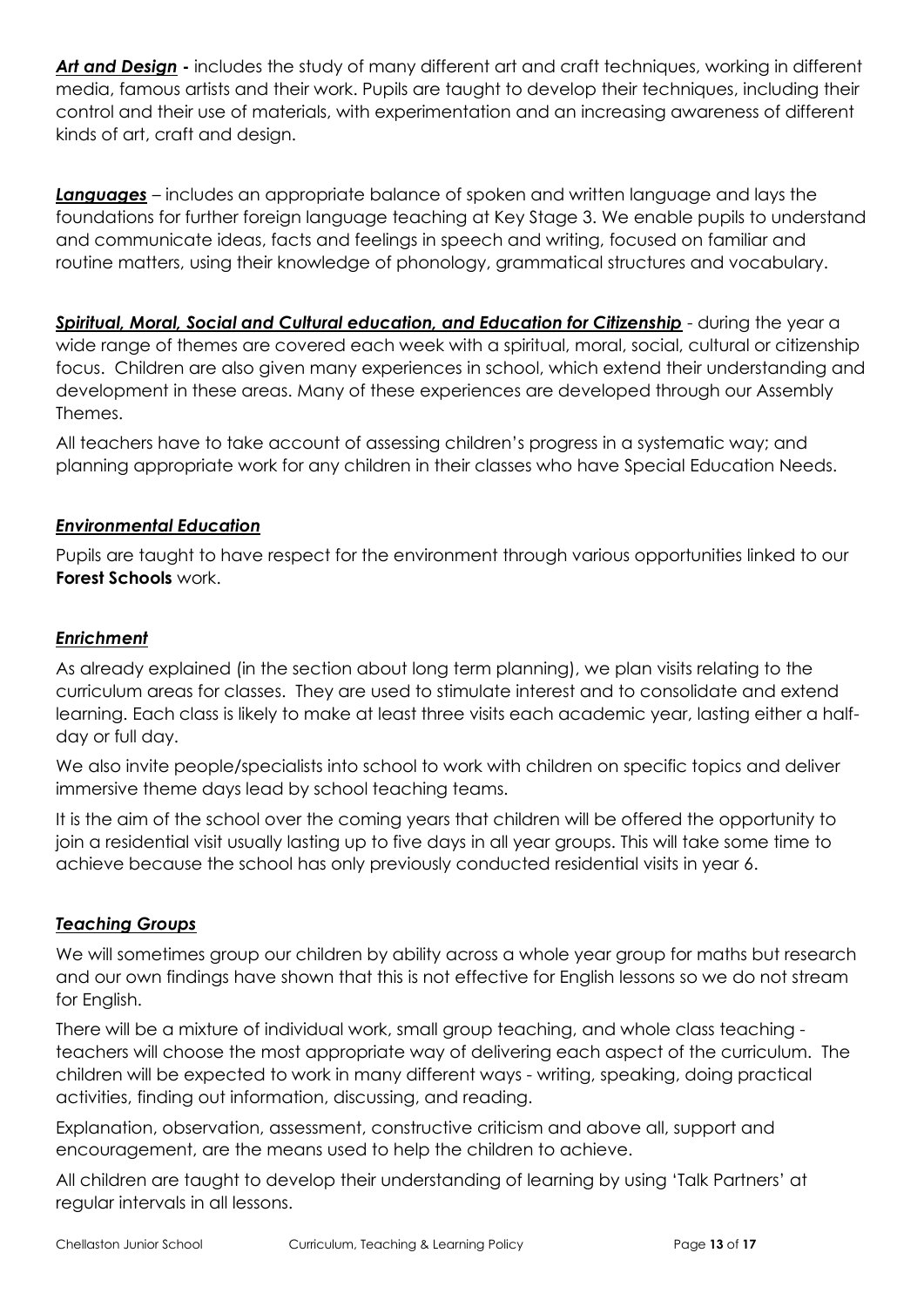# *Effective Deployment of Support Staff*

#### Classroom Support (Higher Level Teaching Assistants - HLTA)

We have Higher Level Teaching Assistants who are able to provide short term cover in the absence of teachers. In the majority of cases, the HLTA will be following the planning of the class teacher (whilst making appropriate adaptations).

#### Classroom Support (Teaching Assistants and Learning Support Assistants)

Teaching Assistants are deployed to meet the learning needs of individuals and groups – the allocation of this time should be based around a 'provision map' of pupils' needs. The aim of our use of support staff is to maximise the impact upon learning. Some pupils in our school receive 1:1 adult support to enable them to access the curriculum alongside their peers.

#### *Curriculum Responsibility*

All curriculum areas have a teacher who is responsible for monitoring teaching and learning, designing and modelling the subject Intent Statement and developing a robust policy for implementation.

# **Resources**

Details of the resources available for each curriculum area are held and managed by the subject leaders. They should regularly audit these resources against the requirements of the medium term plans for the subject and plan for improvements to resourcing accordingly.

#### **Summative & Formative Assessment**

Formative assessment is used to identify a child's progress in each aspect of the core and wider curriculum. It involves determining what each child has learned and what, therefore, should be the next stage of learning. Formative assessment is mostly carried out during the course of day to day teaching and through marking and feedback to pupils.

At the end of each unit taught, objectives that have been covered are highlighted on the subject progression map. On the progression map, names are recorded of pupils not yet achieving the objects and any pupils having exceeded the objectives. The subject leader uses this information, alongside scrutiny of work and pupil interviews to complete feedback and action to share with year group teams. This review allows year groups to adapt future planning.

Assessment and the tracking of progress are the key elements in ensuring appropriate provision for pupils in teachers' planning. Our in depth Assessment Policy details the rationale and procedures behind assessment at this school (CJS On-Track) and our Marking and Feedback Policy defines how teachers carry out formative assessment.

There is no statutory assessment for in non-core areas at the end of Key Stage Two. Statutory Assessments take place in the summer term in:

Year 4 – Multiplication Check

Year 6 – SATs tests in Reading and Maths (and a Teacher Assessment judgement for writing)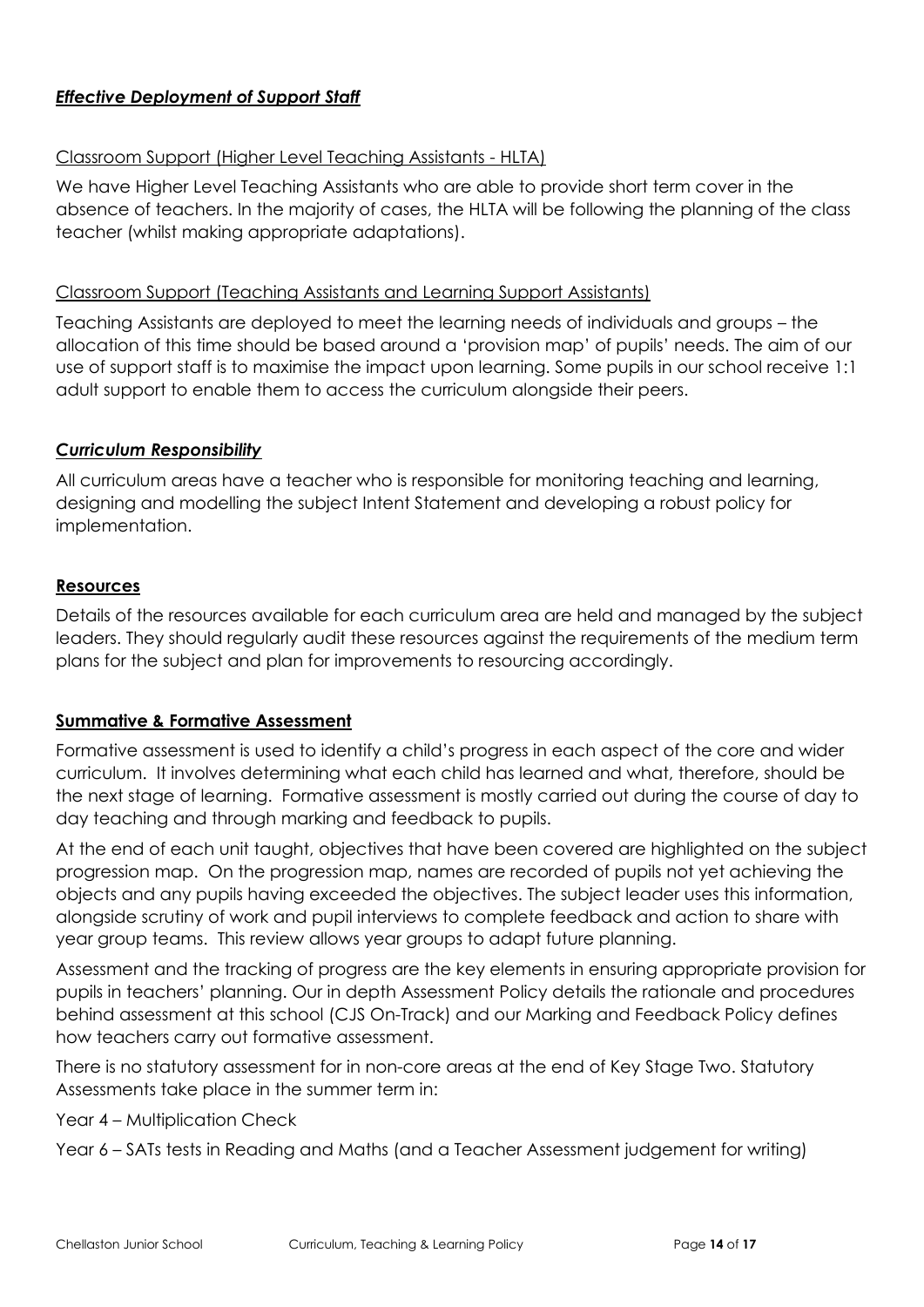#### **Reporting progress and achievement to parents**

Reporting on pupils achievement across the curriculum is done annually through a written pupil report to parents. The end of year report is based on the ongoing assessment record kept by the teacher throughout the year.

The school also sends home a mid-year report which details the progress the pupil is making through the year.

#### **Recording of Assessment outcomes**

An assessment of learners' skills in all subjects is recorded on the school's MIS (Integris) is completed and kept as an ongoing record of achievement against the skills taught. This assessment informs the end of year report and is passed on to the next teacher as part of transition.

Recorded evidence and copies of assessment sheets will be monitored by the subject leader and kept as evidence of curriculum coverage and progression.

# **Pupil Records**

Records are kept on many aspects of each child's education and development, e.g. test results, curriculum progress, medical conditions, particular achievements. Parents have the right of access to view the information held about their son/daughter. This can be done by arranging an appointment through the school office if you wish to see your child's records.

#### *Home/School Partnership*

We actively promote parents working in partnership. Parents are formally invited into school each term to meet with the class teacher in order to be kept informed of their child's progress. The school encourages parents to talk with staff, including the Head, Deputy Head and Assistant Heads, at any time if they need clarification or support on any matter relating to their son's/daughter's education. We also use home-school diaries to aid communication between home and school.

If parents do wish to speak to a member of staff about their child's education they should follow the following steps in this order:

- 1. Class teacher
- 2. An Assistant Head teacher:
	- a. Mrs Stephenson for Y3 or Y4 concerns
	- b. Mr Beeston for Y5 or Y6 concerns
	- c. Occasionally, the Learning Mentor, Mrs Deane-Robson may become involved at this stage or earlier
- 3. Mrs Price (Deputy Head)
- 4. Mr Smythe (Head teacher)

(hopefully, concerns will almost always be resolved at stage 1)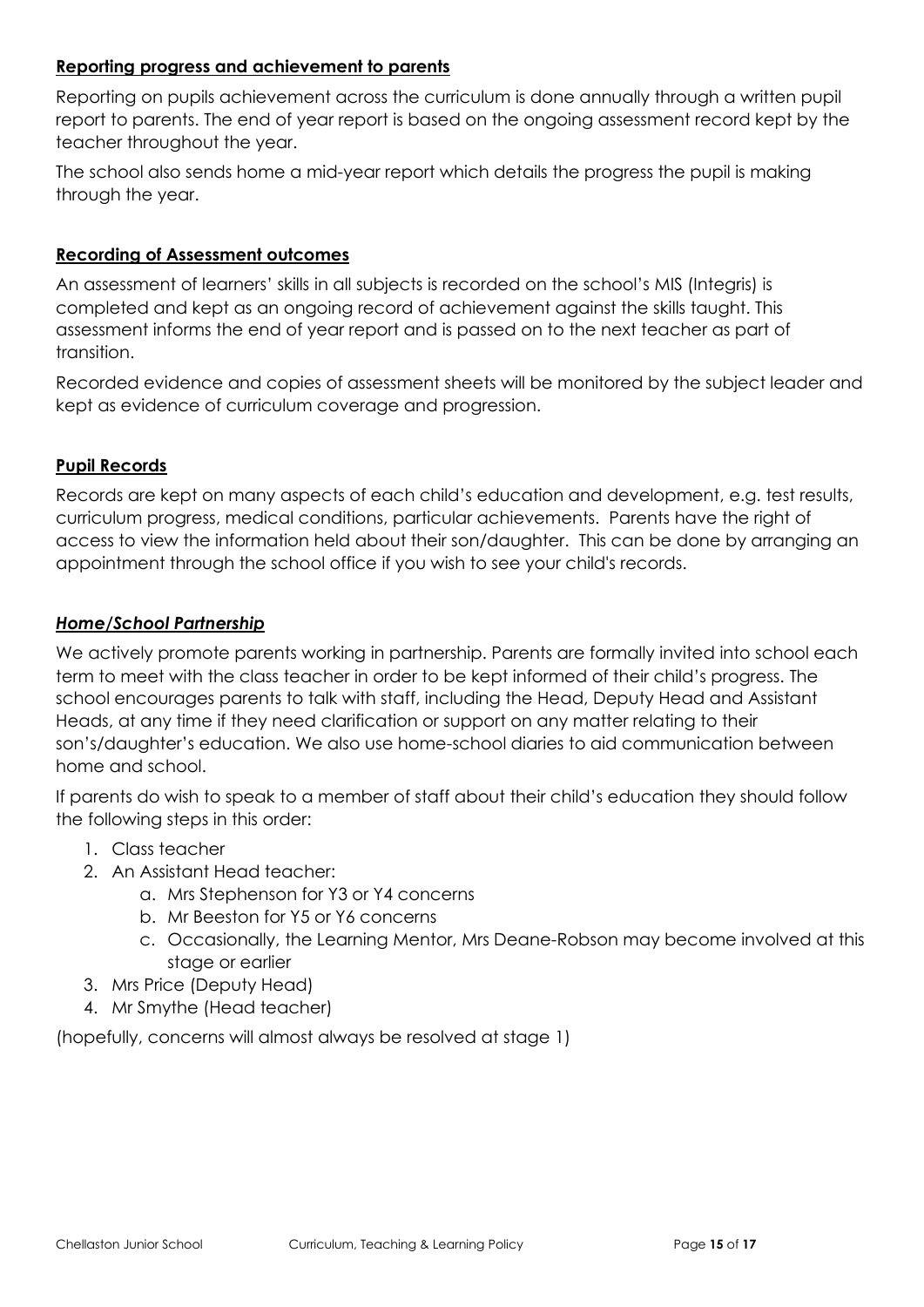# **Special Educational Needs**

Some children will have specific needs related to their education. They may learn more slowly than most of their class. Teachers in this school will always attempt to give work to children which is appropriate to their learning capability; stretching children who learn quickly, and supporting children who need extra time or help. The basic skills of reading, writing and number work are our priority, especially for children who need extra help.

In all cases, teachers will inform parents if they have a concern about a child's lack of progress, and discuss the situation with them. This will be conducted through agreed school systems. It may be that the child will be placed on our Special Educational Needs record and work to a 'School Support Stage - K' Plan. We will always endeavour to maintain excellent communication with parents. Our SENCo is Mrs Ceri Holmes.

All schools must follow procedures from the Code of Practice for the Education of Children with Special Educational Needs (2014). The Code of Practice advocates a graduated response to meeting pupils' needs at an appropriate level.

During Key Stage 2 SATs (and other formative/diagnostic assessments, if appropriate) we will provide reader support to eligible children (in Mathematics; as it is not a test of the pupil's reading ability). This ensures that an English difficulty does not prevent children from demonstrating their true Maths knowledge and understanding.

The Special Educational Needs Co-ordinator liaises with parents, teachers and support agencies when planning how to address individual pupils' needs. Parents who have any concerns about their child's progress in school should, in the first instance, discuss them with the class teacher, who will monitor the situation and involve others as necessary (see the above steps).

# **Pupils identified as More Able**

Pupils with who are identified as talented in any aspect of the curriculum will, where appropriate, have their learning experiences extended and enriched by use of the knowledge, concepts and skills from KS3. They will be encouraged to attend suitable out of school activities and bring their own expertise to lessons.

# **Charging and Remissions (see also the Charging and Remissions Policy)**

There are certain items that cannot be met from the school budget. The school will ask for parental voluntary contributions towards the costs of educational visits. We will also make a small charge to cover the cost of ingredients for cooking and, in some circumstances, materials for arts and crafts, and technology. In certain circumstances, part or all of these charges can be waived. The school policy on charging and remissions is available from the office on request.

# *Complaints about the curriculum*

If anyone wishes to make a complaint under Section 23 of the Education Reform Act, they should follow the steps outlined on page 5 of the PEAK Multi-Academy Trust complaints policy which can be found here: <http://www.cjs.derby.sch.uk/page/policies-and-documents/23511>

#### **Health and Safety**

Details of health and safety considerations for each subject area are written into each subject's policy